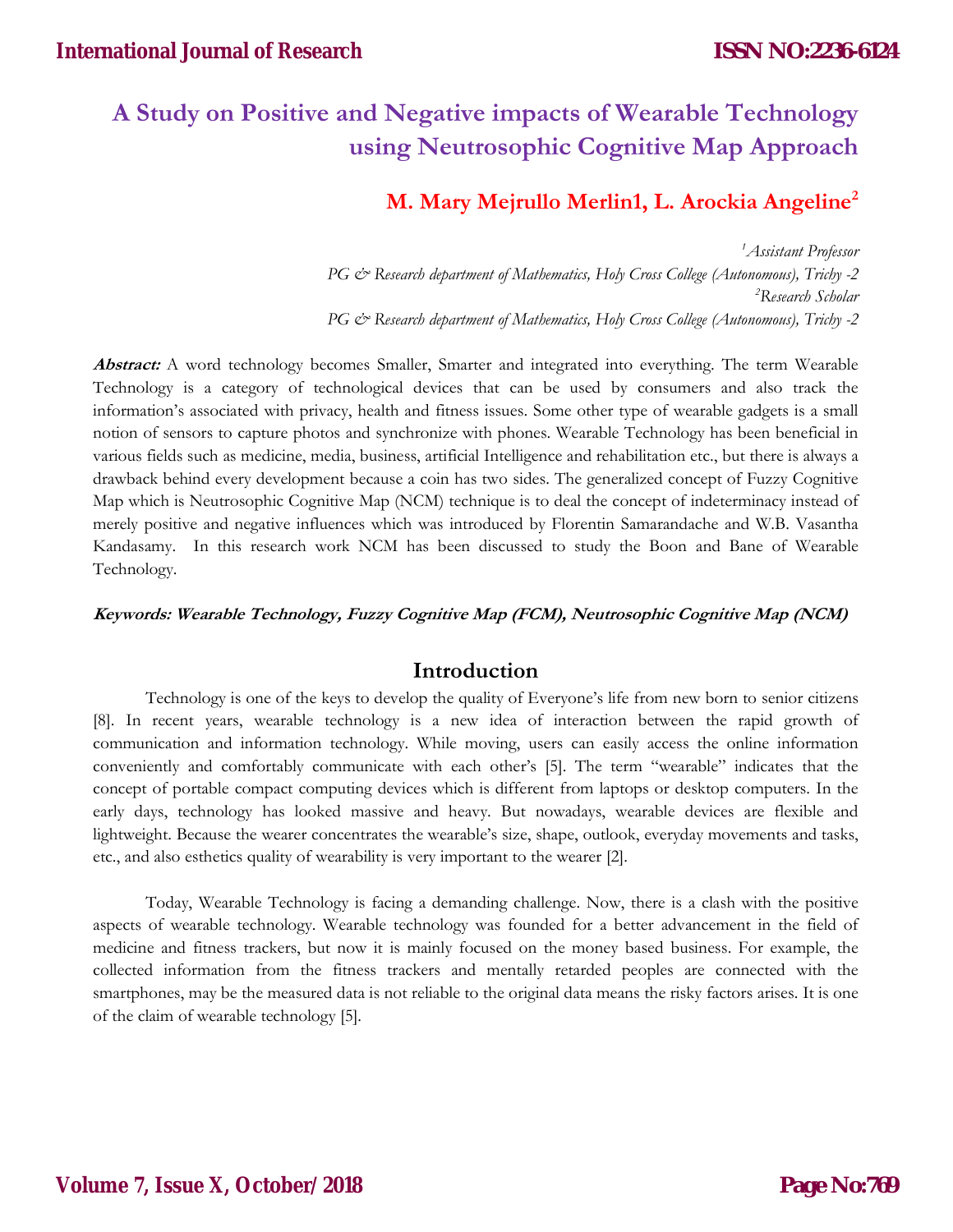

In this paper, particular consideration with recent case studies, and discussed the positive and negative effects related to the quality of human life.

### **Background of the study**

Applications of current wearable technology from the sustainable wearables and definition of sustainable wearables is discussed to improve the quality of an individual's life, social impact [5].The societal perceptions of a user interacting with the e-textile interface at different on body locations is discussed [9]. This study investigates the key psychological effects of smart watch adoption develops and extended the technology acceptance model [4]. This paper investigates the predictors of an individual's privacy in health care wearable devices and considered the importance of privacy in health care wearable devices [6]. This paper analyzed the context of wearable technology within the aspect of evaluated and understanding the concept of wearable technology in social context [2]. The educators who understanding the consequences of wearable technology and conducted the surveys about the educational benefits and difficulties at sake [1].

#### **Brief Review of Fuzzy Cognitive Map**

In this section, the concepts of Fuzzy Cognitive Maps are discussed elaborately to support the readers of the paper for their essential background. Robert Axelrod (1976) proposed Cognitive Maps (CMs) for the unstructured Situations. It is a signed digraph used to explain the causal relationship of a person with respect to a certain concept. ie) Decision making problems, society and political problems etc.,

The relation between variables can be either positive or negative. If the relationship is positive, there may be an increase or decrease in the concept in the same direction. If the relationship is negative there may be an increase in one concept leads to decrease in another concept. In the developing field, Cognitive Maps are used in problem formulation, decision analysis especially in unstructured problems.

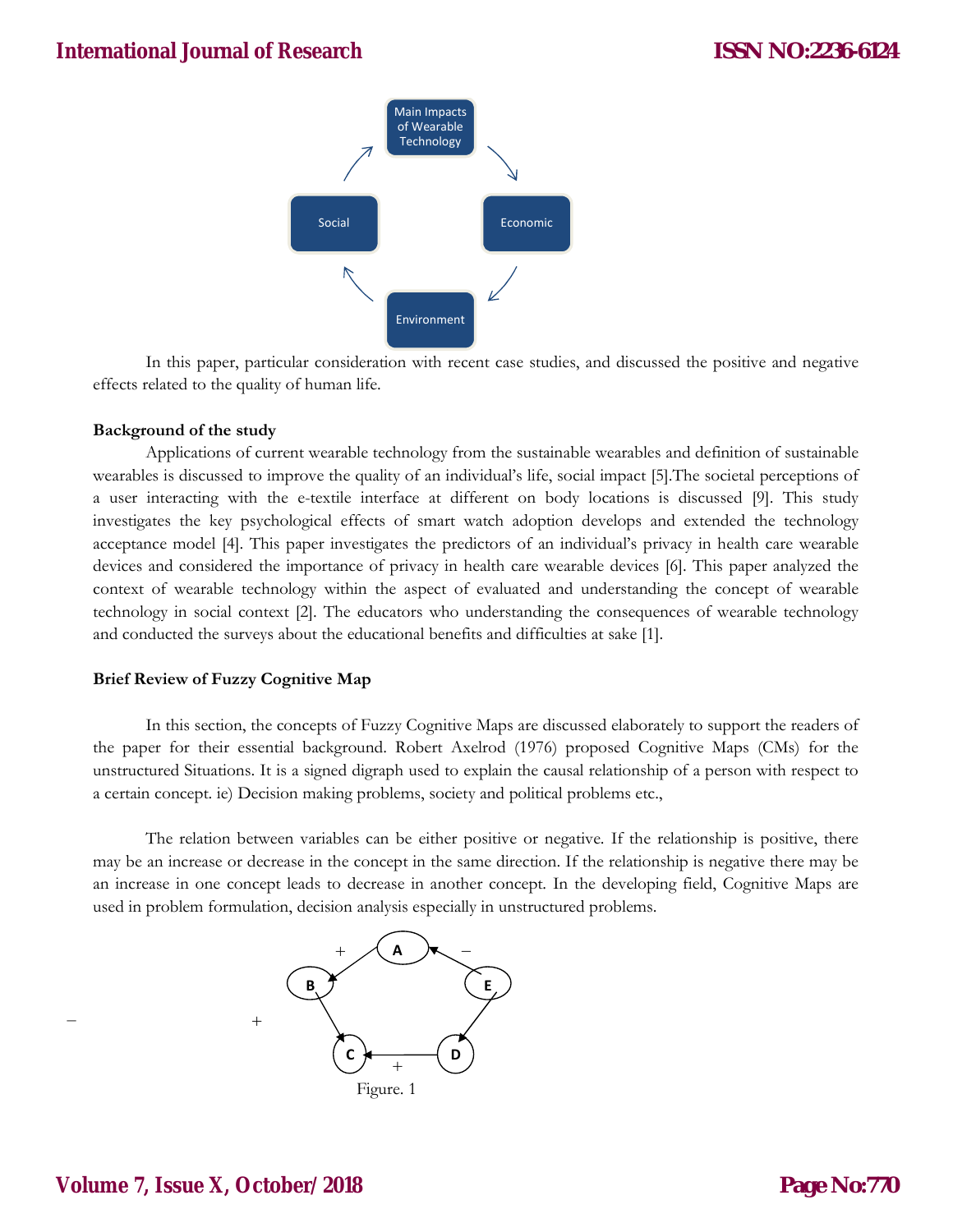### **International Journal of Research**

Fig. 1 is a graphical representation of a cognitive map, where the variables (A, B, C, etc.) are represented as nodes, and causal relationships as directed arrows between variables, thus constructing a signed digraph.

Bart Kosko (1986) introduced the concept of Fuzzy Cognitive Map to rectify the uncertainty of Cognitive Map. An FCM is weighted directed graph. After the Kosko's contribution to the field of fuzzy logic, advanced and creative applications have been developed in many areas such as expert systems and decision making etc.,



Fuzzy set is the mathematical way of modelling to represent uncertainty and vagueness. It was characterized by the membership function and grade of membership function [7].

### **Research Method**

In this paper, the advancement of FCM considers the impacts of wearable technology. The relationship among the factors are discussed based on the expert's choice.

 In step one, the factors have been identified by analyzing the research articles and literature of wearable technology.

In step two, Used the panel of experts to determine the relation between factors.

 In step three, the obtained Cognitive Map has been extended to a Neutrosophic Cognitive map by establishing the concept of Positive, Negative and Indeterminacy. To identify the relationship between the factors, the fuzzy questionnaire has been formulated and collect the opinion for the panel of experts.

#### **Introduction to Neutrosophic Logic**

The generalization /combination of Fuzzy Logic is named as Neutrosophic Logic in which indeterminacy is included. The logic of neutrosophy plays a major role in various real world problems like medicine, business, society, environment, etc., The concept of fuzzy logic measures the degree of membership and non-membership function in the repeating way. Fuzzy theory has failed to measure the concept indeterminacy. In Fact, the concept of indeterminacy with the concepts will form the neutrosphic logic [3].

#### **Definitions**

A Neutrosophic digraph with concepts like policies, events etc., as nodes and indeterminants or causalities as edges.In represents the causal relation between variables.

Consider  $C_1, C_2, \ldots, C_n$  be the n nodes. Further assume each node is a neutrosophic vector. So the node  $Ci$ will be represented by  $(X_1, X_2, ..., X_n)$  where  $X_i$ 's are zero or one or I (Indeterminate) and  $x_k = 1$  means that the node  $C_k$  is in the on state and  $x_k=0$  means the node is in the off state and  $x_k = I$  means the node state is an indeterminate at the situation.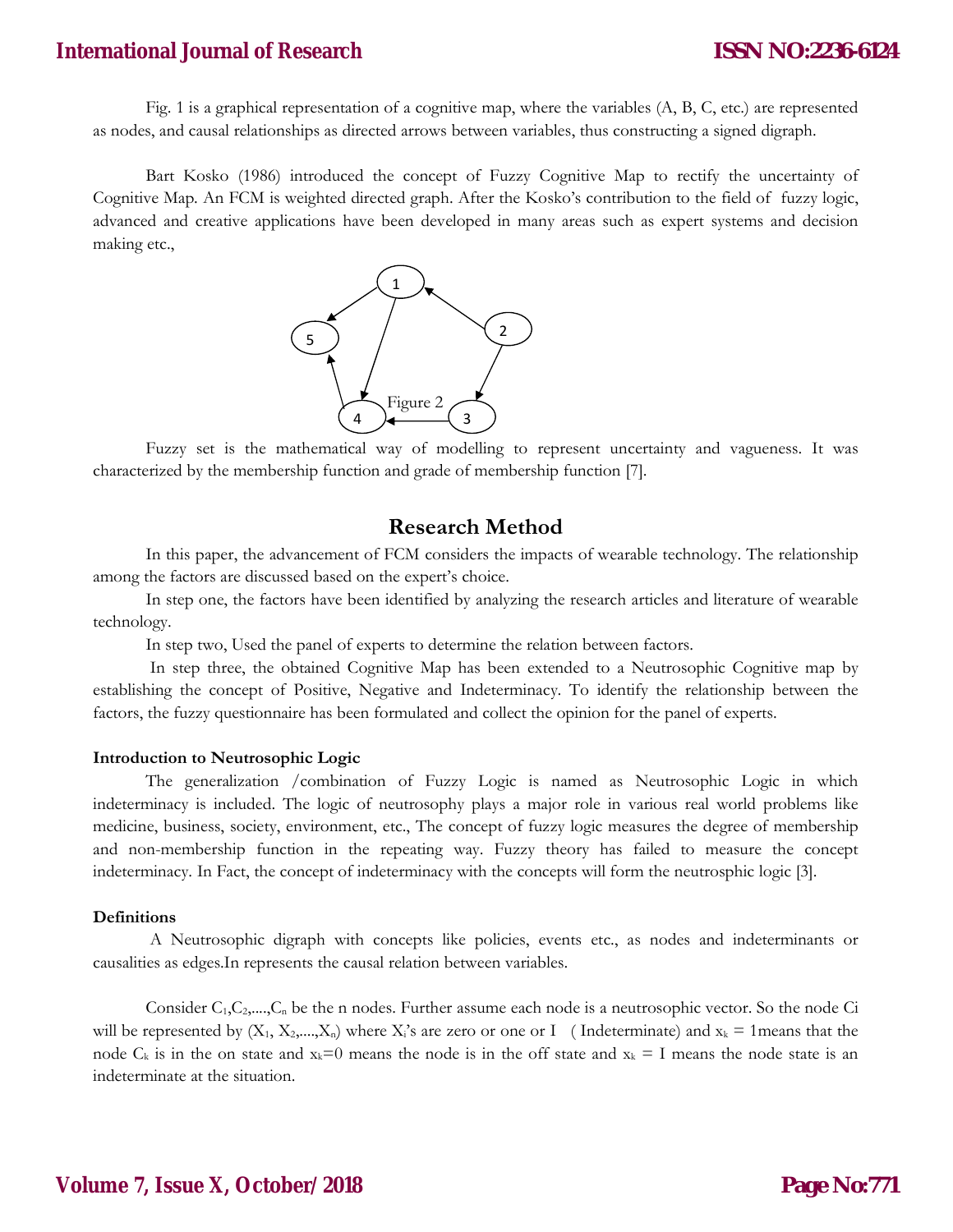# **International Journal of Research**

Let  $C_i$  and  $C_j$  be two nodes of the NCM. The directed edge from  $C_i$  to  $C_j$  denote the causality of  $C_i$  and  $C_j$ called connections. Every edge in the NCM is weighted with a number in the set  $\{-1,0,1,1\}$ . Let  $e_{ij}$  be the weight of the directed edge C<sub>i</sub> C<sub>j</sub>, e<sub>ij</sub>  $\in$  {-1,0,1,I}. e<sub>ij</sub> = 0 if C<sub>i</sub> does not have any effect on C<sub>j</sub>, e<sub>ij</sub> = 1 if increase ( or decrease) in  $C_i$  causes increase ( or decrease) in  $C_j$ ,  $e_{ij}$  = -1 if increase ( or decrease) in  $C_i$  causes decrease (or increase) in Cj. If  $e_{ij} = I$  means that the relation between the concept in indeterminate [10].

### **Adaptation of Neutrosophic Cognitive Maps**

Based on the peer reviewed journals, research articles the following relevant factors are framed.

### **Positively Impactful factors**

- $A_1$  Interact with new ways
- A2 Easily contactable/Conveyable
- A3 Detection of health problems
- A4 Improves personal safety
- A5 Health and fitness tracking
- A6 Development of Industrial Sectors

### **Negatively Impactful factors**

- E1 Decrease in self confidence
- E2 Radiation affects the health
- E3 Reduced interaction with people face to face
- E4 Lack of Privacy
- E5 Wearable worries
- E6 Increases the hacking technology
- $E_7$  The frustration of the quality and accuracy provided by the devices
- E8 Measure data inaccurately in some occasions (false information lead to overexertion and health issues).

According to the open-ended questions, interviews from the expert's (Creative professionals) the relative adjacency matrices are found

|       |                |                  | $\mathbf{1}$   | $\overline{2}$                           | $\overline{3}$   | $\overline{4}$   | 5            | 6           |
|-------|----------------|------------------|----------------|------------------------------------------|------------------|------------------|--------------|-------------|
| $M_1$ | $\mathbf{1}$   |                  | $\Omega$       | $\boldsymbol{0}$                         | $\boldsymbol{0}$ | $\boldsymbol{0}$ | $\mathbf{1}$ |             |
|       | $\overline{2}$ | $\overline{0}$   |                | $\begin{array}{ccc} 1 & & 0 \end{array}$ |                  | I                | $\mathbf{1}$ |             |
|       | $\overline{3}$ | $\mathbf I$      | $\overline{1}$ |                                          | $\overline{0}$   | I                | $\mathbf{1}$ |             |
|       | $\overline{4}$ | $\overline{0}$   |                | $\begin{pmatrix} 0 \\ 0 \end{pmatrix}$   |                  | $\mathbf{1}$     | $\mathbf{1}$ |             |
|       | 5              | $\boldsymbol{0}$ |                | $\overline{I}$                           | $\overline{0}$   |                  | $\mathbf{1}$ |             |
|       | 6              | $\,1$            | $1\quad$       | $\overline{1}$                           | $\overline{1}$   | $\mathbf{1}$     |              | $6\times 6$ |
|       |                |                  |                |                                          |                  |                  |              |             |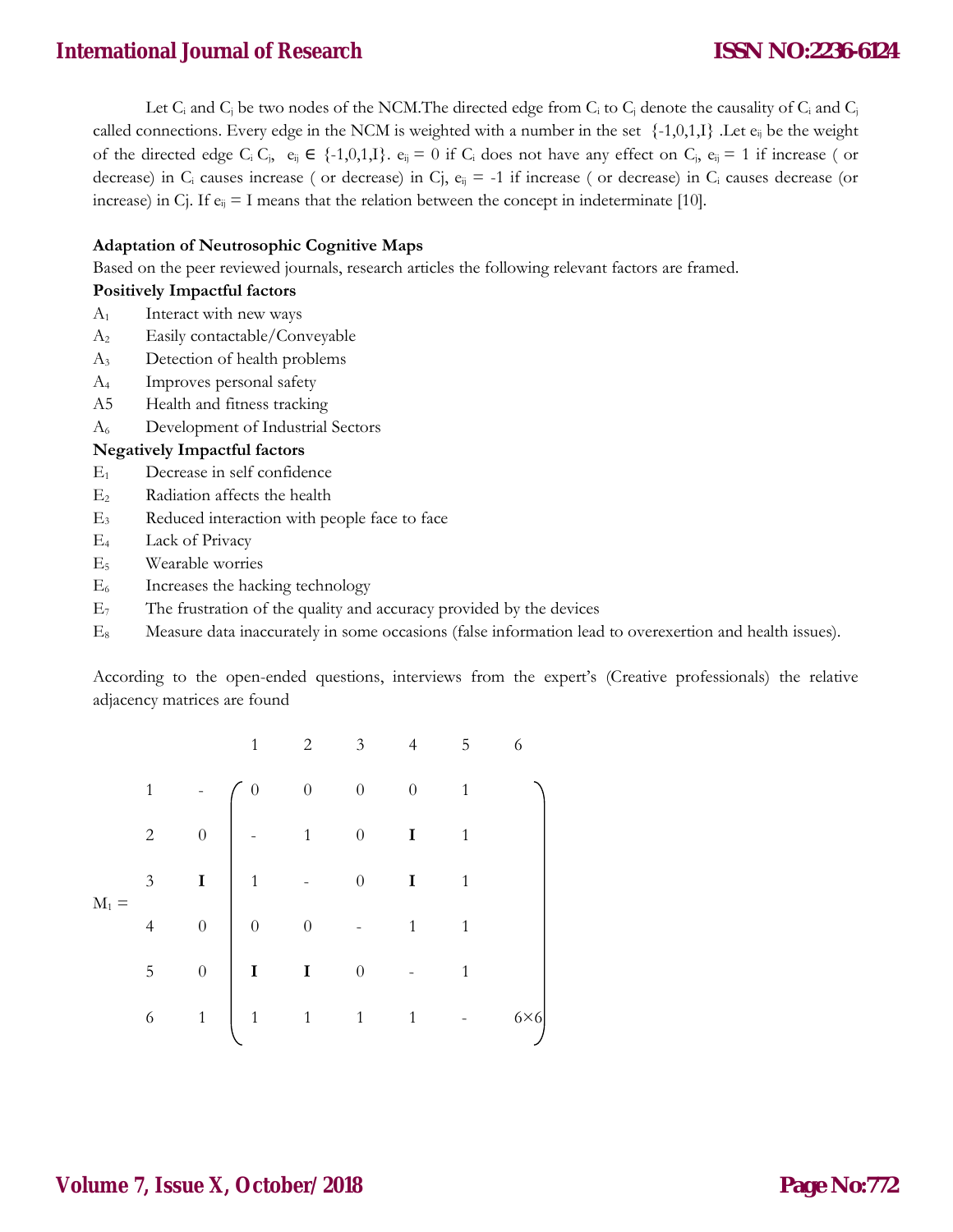|         |   |                | $\mathbf{1}$                                          | $\overline{2}$ |  | 3 4 5 6 7 |  | 8          |
|---------|---|----------------|-------------------------------------------------------|----------------|--|-----------|--|------------|
| $M_2 =$ |   |                |                                                       |                |  |           |  |            |
|         |   |                |                                                       |                |  |           |  |            |
|         |   |                |                                                       |                |  |           |  |            |
|         |   |                |                                                       |                |  |           |  |            |
|         |   |                |                                                       |                |  |           |  |            |
|         |   |                |                                                       |                |  |           |  |            |
|         |   |                |                                                       |                |  |           |  |            |
|         | 8 | $\overline{1}$ | $\begin{vmatrix} 1 & 1 & 1 & 1 & 0 & 1 \end{vmatrix}$ |                |  |           |  | $8\times8$ |
|         |   |                |                                                       |                |  |           |  |            |

### **For the Positive Impactful factors**

i) Consider the state vector  $A_1$  which is in ON position. Let the initial input vector be  $X_1 = (1 0 0 0 0 0)$  $X_1 \times M_1 = (I \ 1 \ 0 \ 0 \ I \ 1)$  $\rightarrow$  (I 1 1 0 I 1) = A<sub>1</sub>  $A_1 \times M_1 = (I + 1 \ 2 + I^2 \ 2 + I \ I + 1 \ I^2 + 1 \ I^2 + 2)$  $\rightarrow$  **(1 1 1 1 1 1)** = A<sub>2</sub>  $A_2 \times M_1 = (I+1 \ 2+I \ 2+I \ 2 \ 1^2+2 \ 5)$  $\rightarrow$  **(1 1 1 1 1 1)** = A<sub>3</sub>  $A_2 = A_3$ The state vector  $X_1 = (1 \ 0 \ 0 \ 0 \ 0 \ 0)$  gives the fixed point  $(1 \ 1 \ 1 \ 1 \ 1)$ ii) Consider the state vectors A<sub>3</sub> which is in ON position. Let the initial input vector be  $X_3 = (0\ 0\ 1\ 0\ 0\ 0)$  $X_3 \times M_1 = (0 \ 0 \ 0 \ 0 \ 0 \ 1)$  $\rightarrow$  (1 0 0 0 0 1) = B<sub>1</sub>  $B_1 \times M_1 = (1 \ 1 \ 1 \ 1 \ 1 \ 1)$  $\rightarrow$  **(1 1 1 1 1 1)** = B<sub>2</sub>  $B_2 \times M_1 = (1 \ 1 \ 1 \ 1 \ 1)$  $\rightarrow$  **(111111)** = B<sub>3</sub>  $B_2 = B_3$ The State vector  $X_3 = (0 \ 0 \ 1 \ 0 \ 0 \ 0)$  gives the fixes point  $(1 \ 1 \ 1 \ 1 \ 1 \ 1)$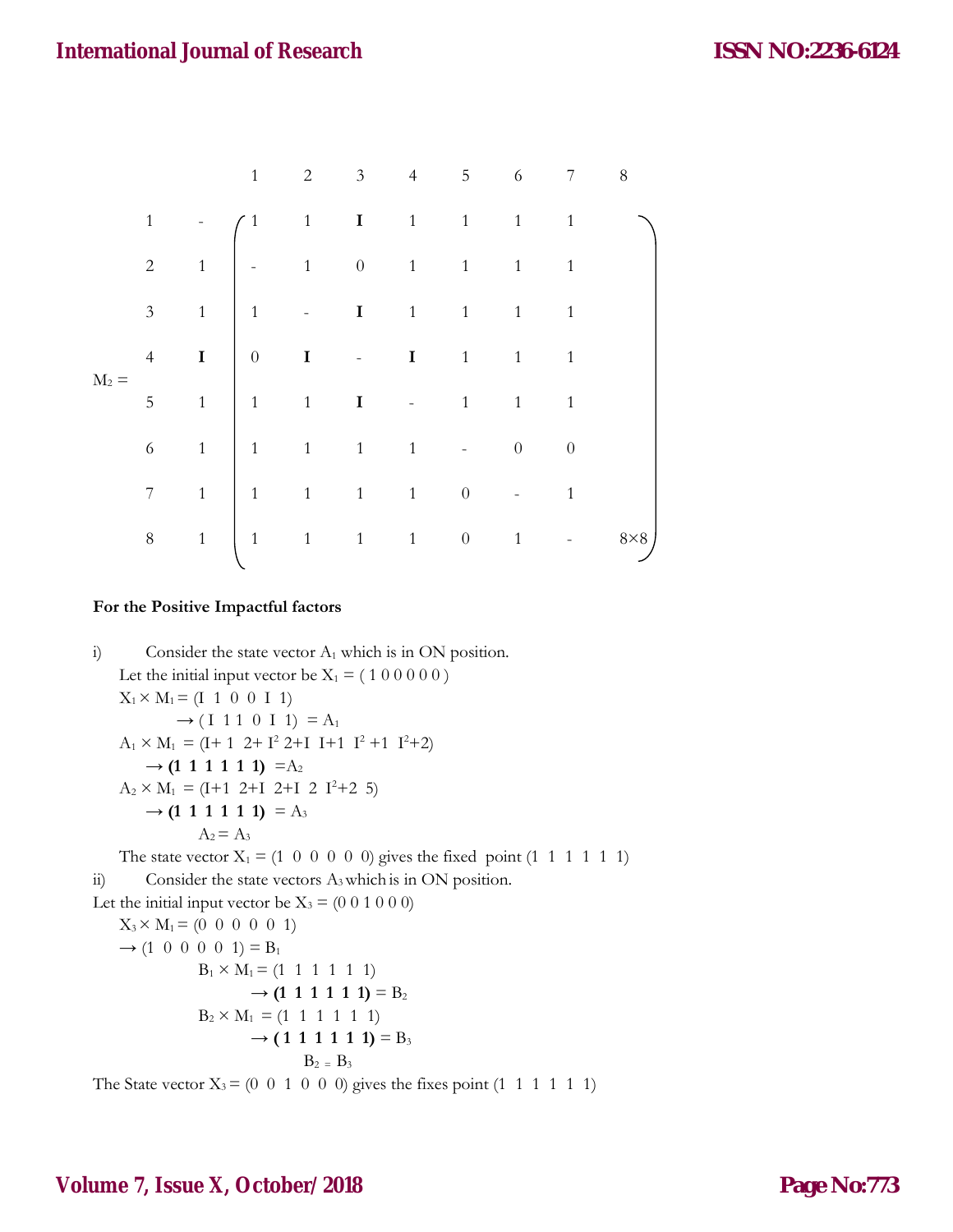### **For the Negative Impactful factors**

i) Consider the state vector  $E_1$  which is in ON position. Let the initial input vector be  $Y_1 = (1 \ 0 \ 0 \ 0 \ 0 \ 0 \ 0)$  $Y_1 \times M_2 = (0 \ 1 \ 1 \ 1 \ 1 \ 1 \ 1 \ 1)$  $\rightarrow$  (1 1 1 1 1 1 1 1) = C<sub>1</sub>  $C_1 \times M_2 = (6 + I^2 \cdot 6 + I^2 \cdot 3I + 3 \cdot 6 + I \cdot 4 + I \cdot 5 + I)$  $\rightarrow$  **(1 1 1 1 1 1 1 1)** = C<sub>2</sub>  $C_2 \times M_2 = (6+1 \ 6 \ 6+1 \ 3I+3 \ 6+1 \ 5 \ 6 \ 6)$  $\rightarrow$  **(11111111)** = C<sub>3</sub>  $C_2 = C_3$ The State vector  $Y_1 = (1 \ 0 \ 0 \ 0 \ 0 \ 0 \ 0)$  gives the fixed point  $(1 \ 1 \ 1 \ 1 \ 1 \ 1 \ 1)$ i) Consider the state vector E4, which is in ON position. Let the initial input vector be  $Y_4 = (0 \ 0 \ 0 \ 1 \ 0 \ 0 \ 0)$  $Y_4 \times M_2 = (I \ 0 \ I \ 0 \ I \ 1 \ 1)$  $\rightarrow$  (I 0 I 1 I 1 1 1) =  $D_1$  $D_1 \times M_2 = (3I + 3 \ 3 + 3I \ 3I + 3 \ 3I^2 + 3 \ 3I + 3 \ 3I + 1 \ 3I + 2 \ 3I + 2)$  $\rightarrow$  **(1 1 1 1 1 1 1 1)** =  $D_2$  $D_1 \times M_2 = (6+1 \ 6 \ 6+1 \ 3I+3 \ 6+1 \ 5 \ 6 \ 6)$  $\rightarrow$  **(1 1 1 1 1 1 1 1)** = D<sub>3</sub>  $D_2 = D_3$ 

The State vector  $Y_4 = (0 \ 0 \ 0 \ 1 \ 0 \ 0 \ 0)$  gives the fixed point  $(1 \ 1 \ 1 \ 1 \ 1 \ 1 \ 1)$ 

According to the calculation the following are the effects of wearable technology. The positive impactful factors are concerned. The factors "Interact with new ways and Detection of health problems" is in ON position  $A_3$  and  $B_3$  is the fixed point of the dynamical system. That is, the above two factors influencing easily contactable/Conveyable, Improves personal safety, Health and fitness tracking, Development of Industrial Sectors

In the similar manner, the negative impactful factors are concerned. Decrease in self confidence and Lack of Privacy is in ON position  $C_3$  and  $D_3$  is the hidden pattern.ie. The above two factors influencing the remaining negative impactful factors for the particular study. Likewise, it is possible to assess the effect of each factor on the other factors.

## **Conclusion**

The Neutrosophic Cognitive Map is the useful tool to handle the complex data analysis. The research discussed the effects of wearable technology and found the influencing factors causing issues to human beings. The NCM Model predicates more accurate results when compared with FCM Model. The reason is, the concept of indeterminacy is considered to found the best vector for the unsupervised situations.

### **References:**

- *1. Bower, M., & Sturman, D. (2015). What are the educational affordances of wearable technologies?. Computers & Education, 88, 343-353.*
- *2. Dunne, L. E., Profita, H., Zeagler, C., Clawson, J., Gilliland, S., Do, E. Y. L., & Budd, J. (2014, August). The social comfort of wearable technology and gestural interaction. In Engineering in Medicine and Biology Society (EMBC), 2014 36th Annual International Conference of the IEEE (pp. 4159-4162). IEEE.*

## **Volume 7, Issue X, October/2018**